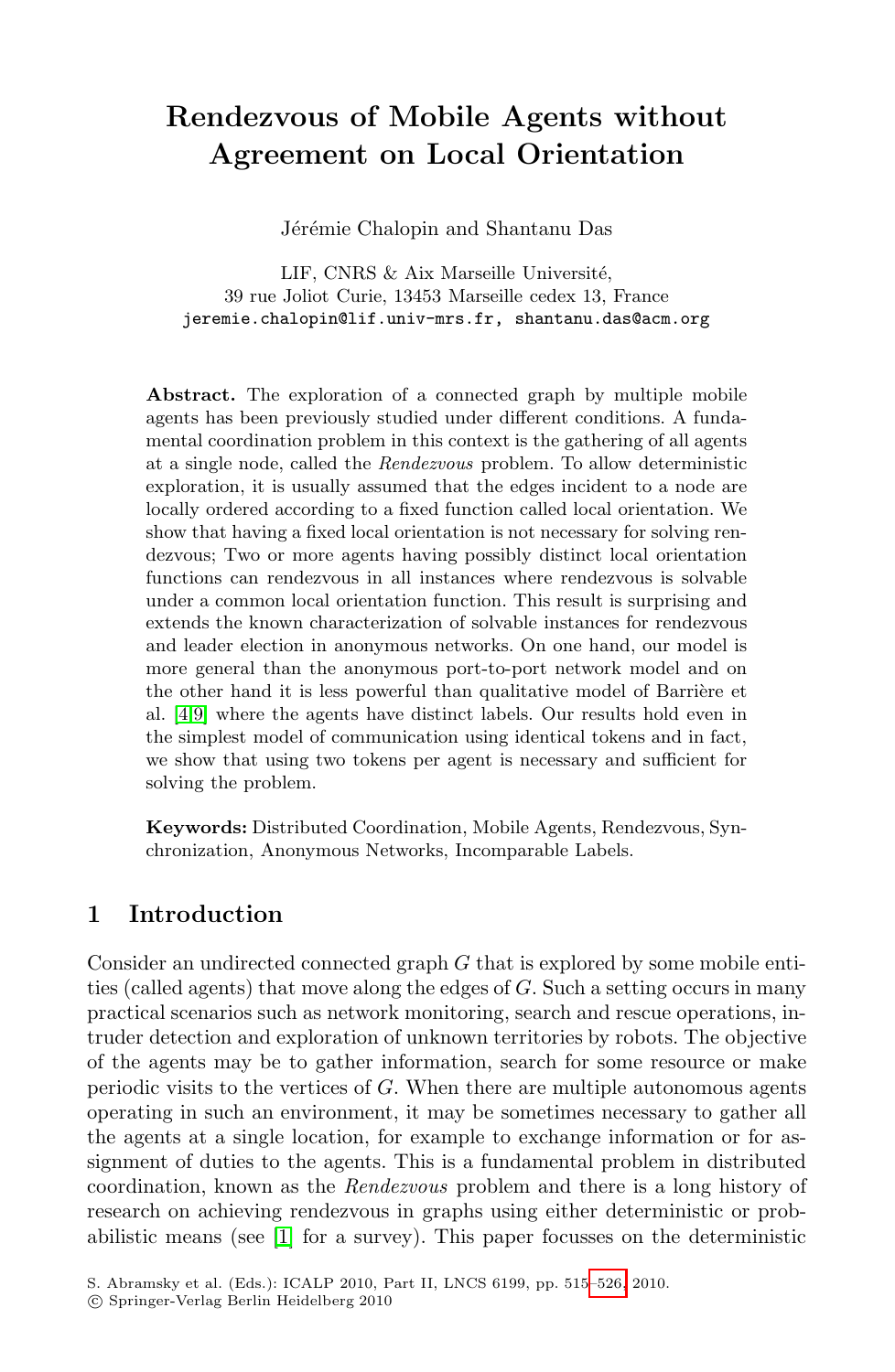setting. Notice that if the nodes of the graph  $G$  have distinct labels (and the agents can perceive these labels), then rendezvous can be achieved trivially by moving to a predetermined location. The more ch[alle](#page-11-5)nging problem is to rendezvous in a graph where the nodes do not have distinct identifiers. This problem relates to the more general question of what can be computed in a distributed network of anonymous processors [2,3,16].

As an example, consider the case of agents moving on an asynchronous ring, starting from distinct nodes. Clearly, rendezvous is not possible here if the agents keep following each other on the cycle forever. To facilitate rendezvous in such situations, each agent can be equipped with a marking device called the token (or pebble)<sup>1</sup> which can be used to mark the starting location of the agent [5]. Even with the capability of marking nodes, it is not always possible to deterministically solve rendezvous. We are interested in algorithms that achieve rendezvous whenever it is solvable, and otherwise detect and report the fact that is not solvable for the given instance. Such an algorithm is said to solve the *Rendezvous with Detect* problem.

Solving the rendezvous problem requires the agent to explore the graph G. In order to allow the agents to navigate through the graph  $G$ , it is usually assumed that the edges incident at any node v are locally ordered as  $1, 2, \ldots$  where d is the degree of  $v$ . While local orientation (or port numbering) is usually introduced to ensure navigability, it is inadvertently assumed that the agents agree on the local orientation, and a common order on the port numbers is then used to break symmetries. In this paper, we show that with or without agreement on the local orientation, rendezvous can be solved in the same distributed environments. In general, the edges of G may be assigned labels from some set  $\Gamma$  which is unknown to the algorithm designer and thus there may not be a predetermined order on the set of labels. Each agent, depending on its perceptions of the labels it encounters, may choose some arbitrary order on the set of labels. We define the rendezvous problem in this setting as "*Rendezvous without (agreement on) common port numbering*" or, **RVwA** to distinguish it from the usual setting where all agent[s ag](#page-11-4)ree on a common port numbering. The latter problem, which is a special case of the former, would be called "*Rendezvous with common port numbering*" or, **RVCP**.

Notice that the traversal path followed by the agent would vary depending on the port numbering used by that agent. Thus, it is no longer possible to determine the actions of an agent based only on the starting location of the agent in the graph. This is an important distinction between the two models (i.e. with or without common port numbering). In the former model, each agent can determine the so called *view* [16] of the other agents based on its traversal path and one common strategy for rendezvous is to compare the views of the agents and elect a leader. Such a strategy is no longer possible in our model and we require completely different techniques for solving the problem.

<sup>1</sup> The tokens can not be used for identifying an agent, since all agents carry identical tokens.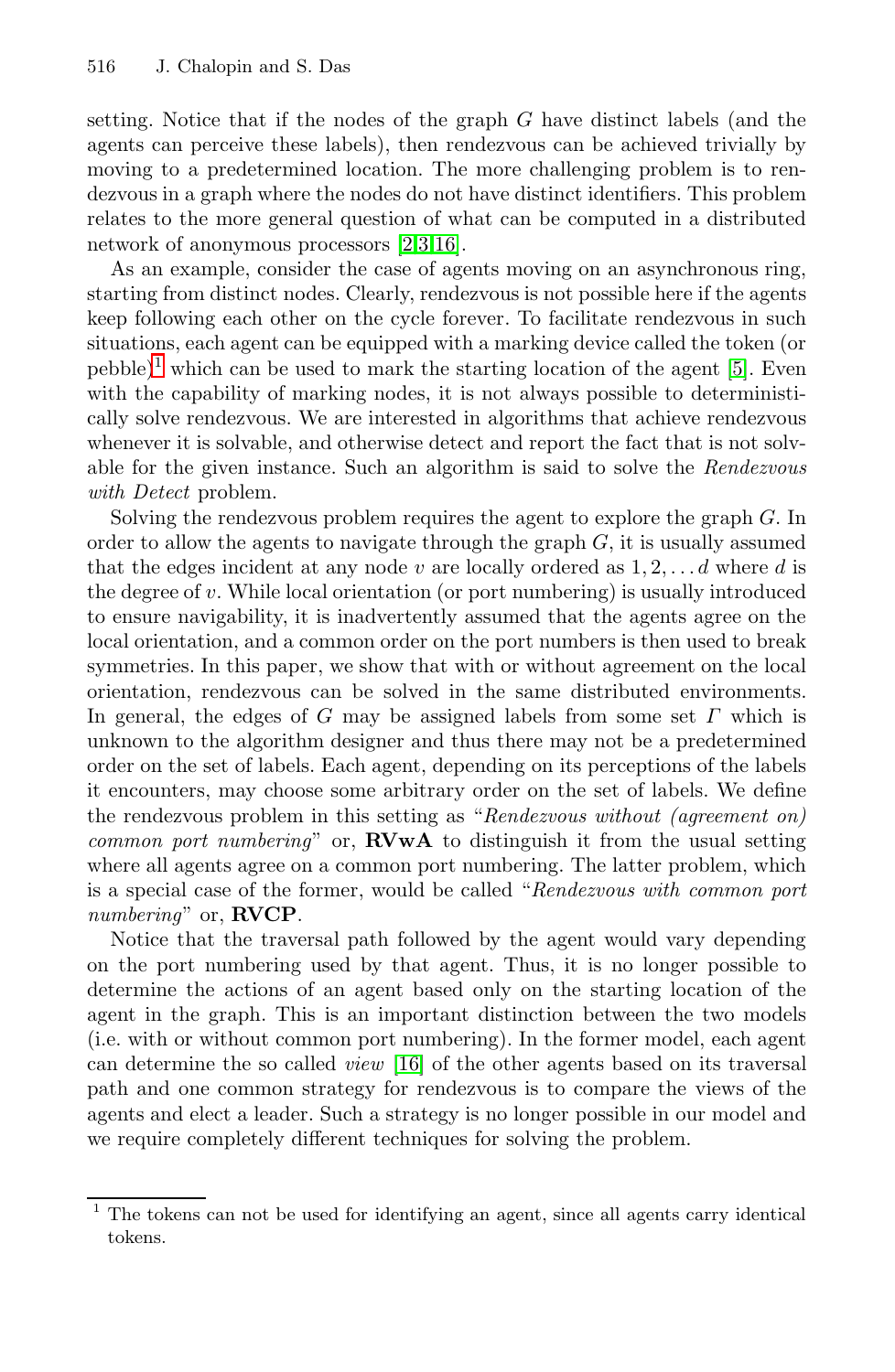Our model is similar to the qualitative model of computation [4,9] where the incident edges at a node have distinct labels but the agents do not agree on a total order on these labels (i.e. the labels are sai[d](#page-11-6) [to](#page-11-7) *incomparable*). However, the model considered in the above papers also assume the agents to be distinct (i.e. distinguishable) and gives them the ability to write messages on public *whiteboards* available at each node. We, on the other hand, consider the much weaker model where the agents are indistinguishable from each other and have to rendezvous in an anonymous network using only tokens to mark the nodes (and no explicit communication). In fact, we show that the problem of **RVwA** is solvable in exactly those instances where rendezvous with common port numbering is possible. In contrast, in the qualitative model of Barrière et al.  $[4.9]$  the class of solvable instances is much larger.

**Our Results:** We present an algorithm for solving rendezvous of mobile agents in arbitrary graphs when there is no agreement on a common port numbering. Our algorithm solves the problem whenever a deterministic solution is possible and otherwise detects the impossibility of rendezvous. This gives us a characterization of the solvable instances for the **RVwA** problem. Surprisingly, it turns out that this characterization coincides with that for the conventional version of the problem (**RVCP**) wh[ere](#page-11-8) a common port numbering is assumed. In other words, our result shows that for solving rendezvous, the [ass](#page-2-0)umption of a common port numbering is not necessary (it is sufficient that the incident edges are distinguishable).

The algorithm presented in this paper uses exactly two tokens per agent and we show that two tokens are necessary for solving the problem in the absence of other capabilities (e.g. whiteboards or distant co[mm](#page-11-2)unication). This contrasts nicely with the simpler problem of **RVCP**, where a single token per agent is known to be necessary and sufficient (e.g. see [12]). In fact, our algorithm uses two tokens because we need to synchronize between the actions of the agents<sup>2</sup>. We believe our synchronization technique, using tokens, will be useful for solving other [pr](#page-11-3)oblems in asynchronous settings.

<span id="page-2-0"></span>**Related Results:** Our work is related to a long line of research on computability in anonymous environments starting from the work of Angluin [2]. Many researchers have focussed on characterizing the conditions under which distributed coordination problems [\(su](#page-11-9)ch as leader election) can be solved in the absence of unique identifiers for the participating entities. Characterizations of the solvable instances for leader election in *message passing systems* have been provided by Boldi *et al.* [3] and by Yamashita and Kameda [16] among others. In the message-passing model with port-to-port communication, each vertex of the graph is associated with a single agent; the agents are stationary and can send and receive messages over the incident edges to communicate with neighbors. The leader election problem in message-passing systems is equivalent to the rendezvous problem in the mobile agent model [7].

<sup>2</sup> Note that for synchronous environments, our algorithm can be adapted to use only one token.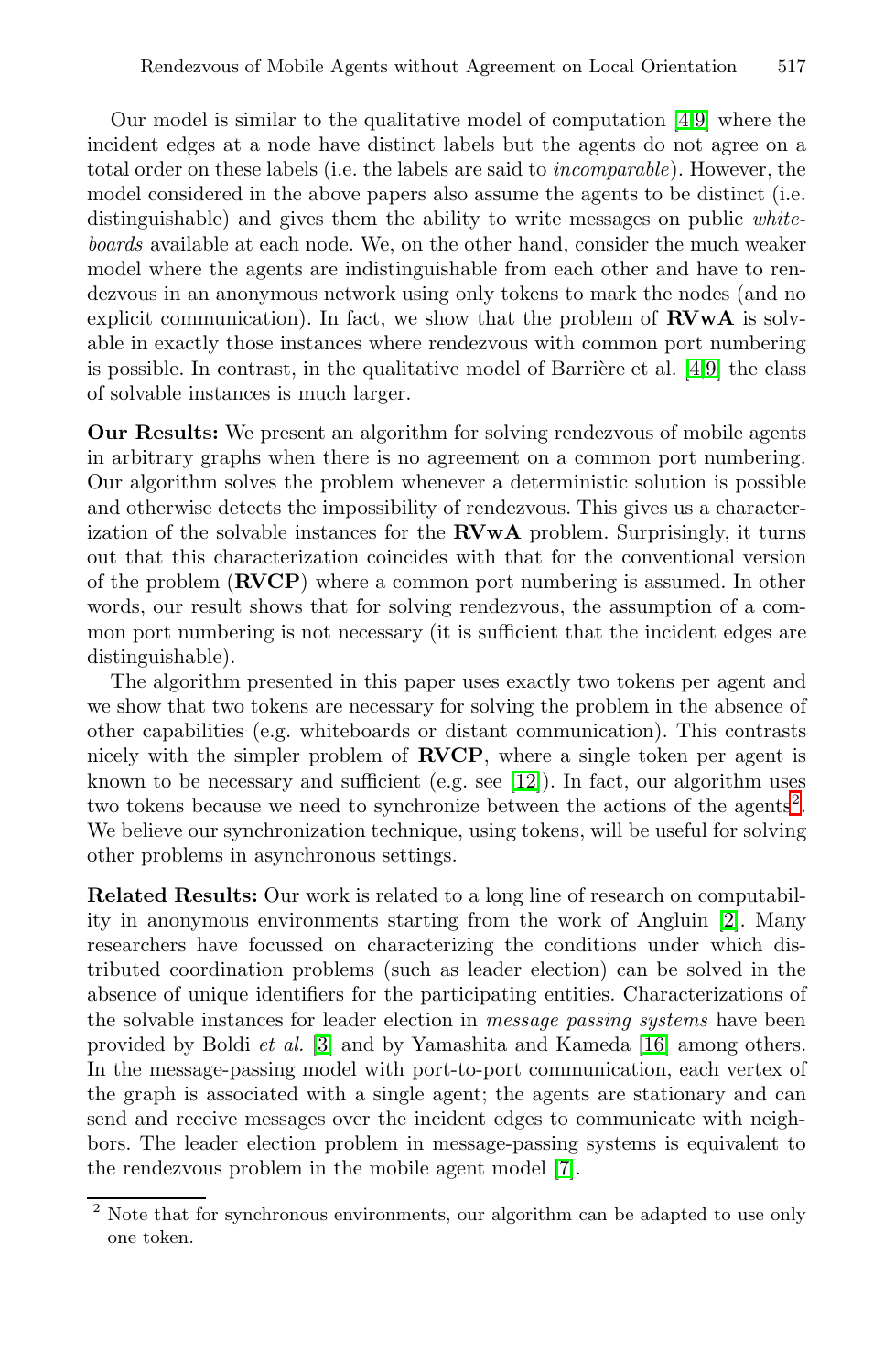In the deterministic setting, initial solutions for rendezvous were for synchronous environments with the prior knowledge of the topology [18]. An interesting line of research is determining what minimum capabilites allow the agents to solve rendezvous. For instance, Fraigniaud and Pelc [13] consider agents with small memory while Klasing et al. [14] consider robots with no memory of previous steps (though these robots can see at each step, the complete graph and the current location of the other robots). Recently, Czyzowicz et al. [10] considered a model where the agents have unique identifiers, but they have no way to communicate with each other (they cannot leave messages or tokens on the nodes).

## **2 Definitions and Notations**

**The Model:** The environment is represented by a simple undirected connected graph  $G = (V(G), E(G))$  and a set  $\mathcal E$  of mobile agents that are located in the nodes of  $G$ . The initial placement of the agents is denoted by the function  $p$ :  $\mathcal{E} \to V(G)$ . We denote such a distributed mobile environment by  $(G, \mathcal{E}, p)$  or by  $(G, \chi_p)$  where  $\chi_p$  is a vertex-labelling of G such that  $\chi_p(v) = 1$  if there exists an agent a such that  $p(a) = v$ , and  $\chi_p(v) = 0$  otherwise.

In order to enable navigation of the agents in the graph, at each node  $v \in$  $V(G)$ , the edges incident to v are distinguishable to any agent arriving at v. For each agent  $a \in \mathcal{E}$ , there is a bijective function  $\delta_{(a,v)} : \{(v, u) \in E(G) : u \in$  $V(G)$   $\rightarrow$  {1, 2,...d(v)} which assigns unique labels to the edges incident at node v (where  $d(v)$  is the degree of v). In the literature, it is generally assumed that all agents have a common local orientation function: in that case, there exists a port numbering  $\delta$  such that for each agent a,  $\delta_a = \delta$ . The nodes of G do not have visible identities by which the agents can identify them. Each agent carries some identical tokens. Each node  $v$  of  $G$  is equipped with a stack and any agent that is located at  $v$  can insert tokens or remove tokens from the stack. Access to the stack at each node, is in fair mutual exclusion Each time an agent gains access to the stack, the agent can see the number of tokens in the stack, and depending on this number, it may put a token, remove a token, or do nothing. Initially no node contains any token and each agent has exactly two tokens. The system is asynchronous; an agents may start at the any time and every action it performs may take an unpredictable (but finite) amount of time. The agents have no means of direct communication with each other. An [ag](#page-10-0)ent can see another agent only when they are both located at the same node (and not when they are traversing the same edge). All agents start in *active* state, but during the algorithm an agent a may become *passive* and return to its homebase  $p(a)$  to *sleep*. Any other agent located at the same node can see a *sleeping* agent and can initiate a process to wake-up such a *sleeping* agent. Note that the agents can distinguish a *sleeping* agent a from any other agent that may be waiting (actively) at the node  $v$ .

We also assume that initially each agent knows  $n$ , the size of  $G$ . We will explain in Section 5, how we can weaken this hypothesis. The agents have no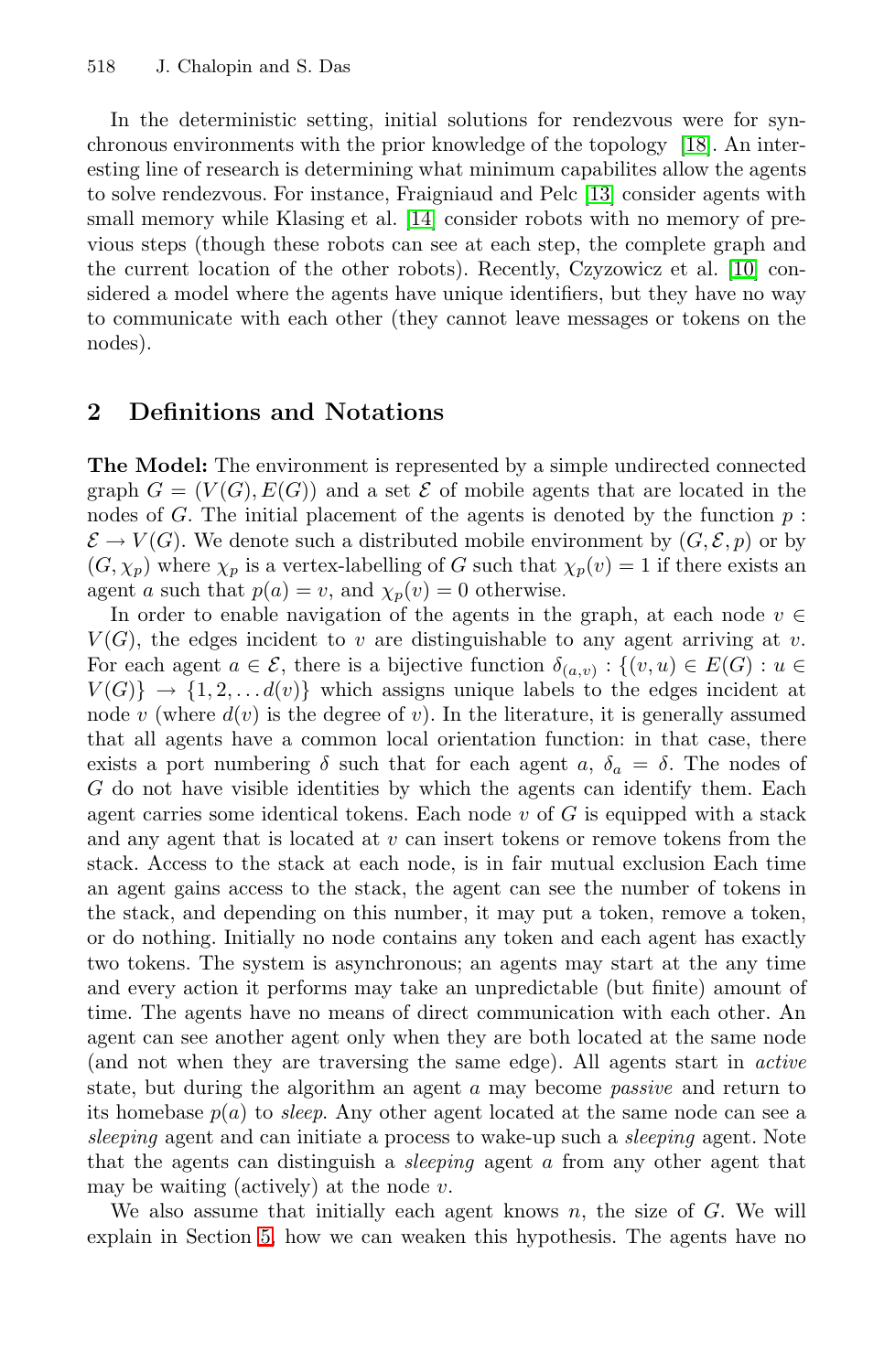other prior knowledge about the environment (e.g. the topology, the number of agents, are both unknown a priori).

**Graph Coveri[ng](#page-11-10)s and Automorphisms:** We now present some definitions and results related to coverings of directed graphs (or multigraphs, since we allow multiple arcs). A directed graph(digraph)  $D = (V(D), A(D), s, t)$  possibly having parallel arcs and self-loops, is defined by a set  $V(D)$  of vertices, a set  $A(D)$  of arcs and by two maps s and t that assign to each arc two elements of  $V(D)$ : a source and a target. A *symmetric* digraph  $D$  is a digraph endowed with a symmetry, i.e. an involution  $Sym : A(D) \to A(D)$  such that for every  $a \in$  $A(D), s(a) = t(Sym(a)).$  We now define the notion of graph coverings, borrowing the terminology of Boldi and Vigna [6]. A *covering projection* is a homomorphism  $\varphi$  from a digraph D to a digraph D' satisfying the following: For each arc a' of  $A(D')$  and for each vertex v of  $V(D)$  such that  $\varphi(v) = v' = t(a')$  (resp.  $\varphi(v) = v' = s(a')$  there exists a unique arc a in  $A(D)$  such that  $t(a) = v$  (resp.  $s(a) = v$  and  $\varphi(a) = a'$ . If a covering projection  $\varphi : D \to D'$  exists, D is said to be a *covering* of D' via  $\varphi$  and D' is called the base of  $\varphi$ . For symmetric digraphs D, D',  $\varphi$  is a *symmetric covering* if  $\forall a \in A(D), \varphi(Sym(a)) = Sym(\varphi(a))$ . A digraph D is *symmetric-covering-minimal* if there does not exist any graph D not isomorphic to  $D$  such that  $\overline{D}$  is a symmetric covering of  $D'$ .

We consider labelled (di)graphs: a (di)graph  $G$  whose vertices are labelled over L will be denoted by  $(G, \lambda)$ , where  $\lambda: V(G) \to L$  is the labelling function<sup>3</sup>. We will consider homomorphisms which p[rese](#page-11-4)rve the labelling on the vertices. Given a connected undirected graph  $G = (V(G), E(G))$ , we can associate it with a symmetric strongly connected digraph denoted by  $Dir(G)$ and defined as follows:  $V(Dir(G)) = V(G)$  and for each edge  $\{u, v\} \in E(G)$ , there exist two arcs  $a_{(u,v)}, a_{(v,u)} \in A(Dir(G))$  such that  $s(a_{(u,v)}) = t(a_{(v,u)})$  $u, t(a_{(u,v)}) = s(a_{(v,u)}) = v$  and  $Sym(a_{(u,v)}) = a_{(v,u)}$ . A distributed mobile environment  $(G, \mathcal{E}, p)$  can be represented by the symmetric labelled digraph  $(Dir(G), \chi_p)$ .

For simple connected undirected graph, Yamashita and Kameda [16] introduced the concept of views which we present below:

**Definition 1.** *Given a labelled graph*  $(G, \lambda)$  *with a port numbering*  $\delta$ *, the* view *of a n[ode](#page-11-3)* v *is the infinite rooted tree denoted by*  $T_G(v)$  *defined as follows. The root of*  $T_G(v)$  *represe[nts](#page-11-4)* the node v and for each neighbor  $u_i$  of v, there is a *vertex*  $x_i$  *in*  $T_G(v)$  (labelled by  $\lambda(u_i)$ ) and an edge from the root to  $x_i$  with the *same labels as the edge from* v *to*  $u_i$  *in*  $(G, \delta)$ *. The subtree of*  $T_G(v)$  *rooted at*  $x_i$ *is again the view*  $T_G(u_i)$  *of node*  $u_i$ *.* 

It is known that from the view of any vertex  $v$  truncated to depth  $2n$ , one can construct a labelled digraph  $(D, \mu_D)$  such that  $(Dir(G), \delta)$  is a symmetric covering of  $(D, \mu_D)$  (See e.g. [3]). The digraph  $(D, \mu_D)$  corresponds to the *quotient graph* in Yamashita and Kameda's work [16].

<sup>3</sup> Note that this labelling is not necessarily injective, i.e. two vertices may have the same label.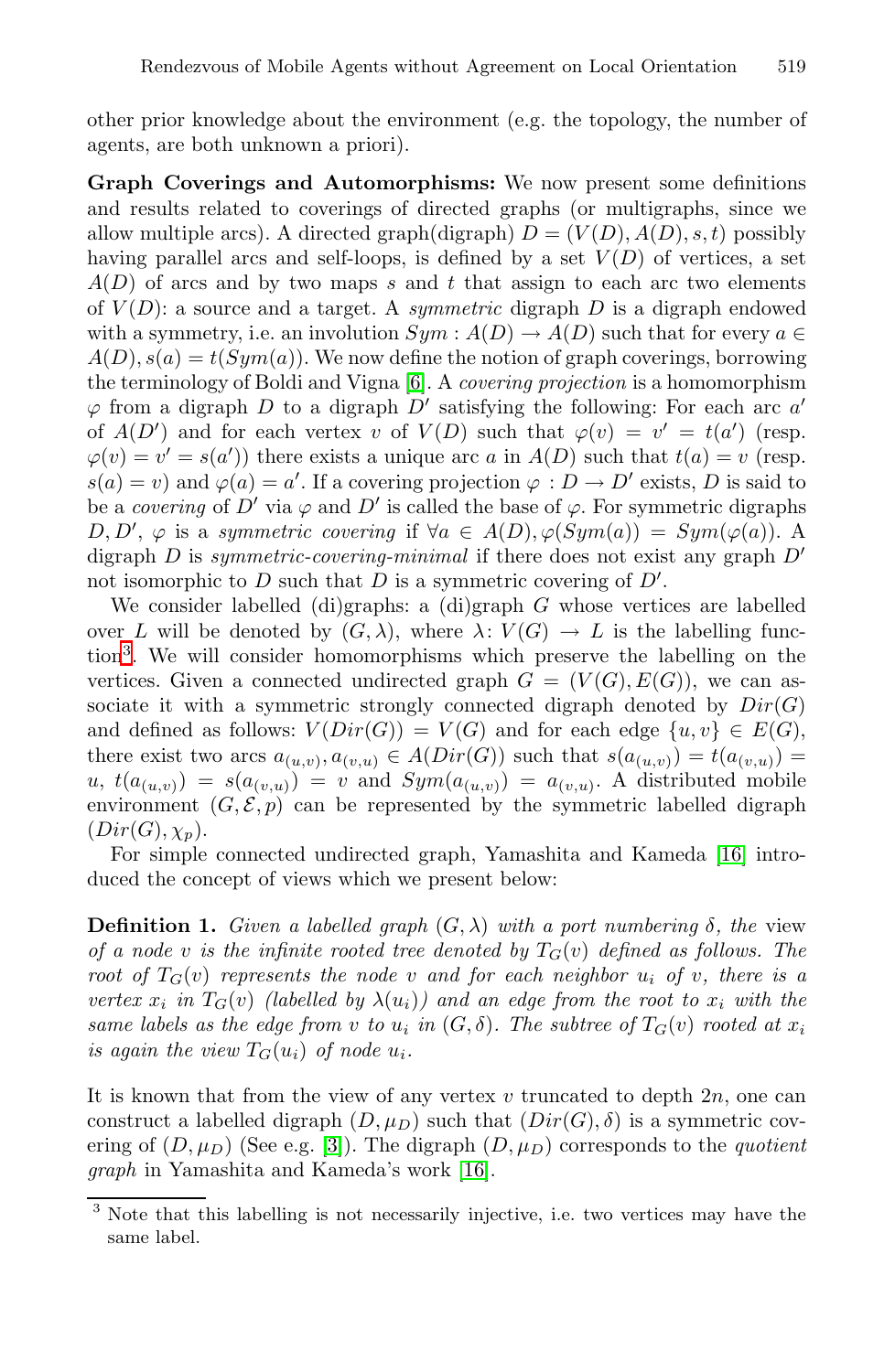For any labelled undirected graph  $(G, \lambda)$ , two vertices  $v, v' \in V(G)$  are *similar* (we write  $v \sim v'$ ) if there exists a label-preserving automorphism  $\sigma$  of  $(Dir(G), \lambda)$ such that  $v = \sigma(v')$ . The relation ∼ is an equivalence relation over the vertices of G; the equivalence class of  $v \in V(G)$  is denoted by [v]. For two disjoint subsets of vertices  $V, V' \subseteq V(G), G[V]$  denotes the subgraph of G induced by the vertices in V and  $G[V, V']$  denotes the bipartite subgraph of G defined as follows. The vertices of  $G[V, V']$  are  $V \cup V'$  and there is an edge  $\{v, v'\}$  in  $G[V, V']$  if and only if  $v \in V$ ,  $v' \in V'$  and  $\{v, v'\} \in E(G)$ .

#### <span id="page-5-0"></span>**3 Characterization for Rendezvous**

We present the following theorem that relates the various existing characterizations [6,16,17] of distributed mobile environments where the **RVCP** problem can be solved. Note that some of these characterizations were initially given for the problem of leader election in message passing systems.

**Theorem 1** ([6,16,17]). For any distributed mobile environment  $(G, \mathcal{E}, p)$ , the *following statements are equivalent:*

- *1. For any common port-numbering function* δ*, Rendezvous with common portnumbering can be solved in*  $(G, \mathcal{E}, p, \delta)$ ;
- *2. For any port-numbering function* δ*, all vertices of* (G, χ*p*, δ) *have a different view;*
- *3. There is no partition*  $V_1, V_2, \ldots V_k$  *of*  $V(G)$  *with*  $k \in [1, |V(G)| 1]$  *such that for any distinct*  $i, j \in [1, k]$ *, the following conditions hold:* 
	- *(i)* G[V*i*] *is* d*-regular for some* d*, and if* d *is odd, it contains a perfect matching,*
	- *(ii)*  $G[V_i, V_j]$  *is regular.*
- 4.  $(Dir(G), \chi_p)$  *is symmetric-covering-minimal.*

<span id="page-5-1"></span>Since the **RVCP** problem is a special case of the **RVwA** problem, the conditions of Theorem 1 are also necessary for solving rendezvous when the agents do not agree on the local orientation. The following theorem is the main result of our paper; it shows that when each agent is supplied with a sufficient number of (identical) tokens, **RVwA** can be solved in  $(G, \mathcal{E}, p)$  if and only if **RVCP** can be solved in  $(G, \mathcal{E}, p)$ . We prove the theorem by providing an algorithm that achieves this result.

**Theorem 2.** *[T](#page-6-0)here exists an algorithm for rendezvous without common portnumbering in a distributed mobile environment*  $(G, \mathcal{E}, p)$  *if and only if*  $(Dir(G), \chi_n)$  *is symmetric-covering-minimal.* 

## **4 Our Rendezvous Algorithm**

We present an algorithm for achieving rendezvous in the absence of a common port numbering (see Algorithm 1). The algorithm has an initialization round and multiple rounds of marking where the agents collectively try to break the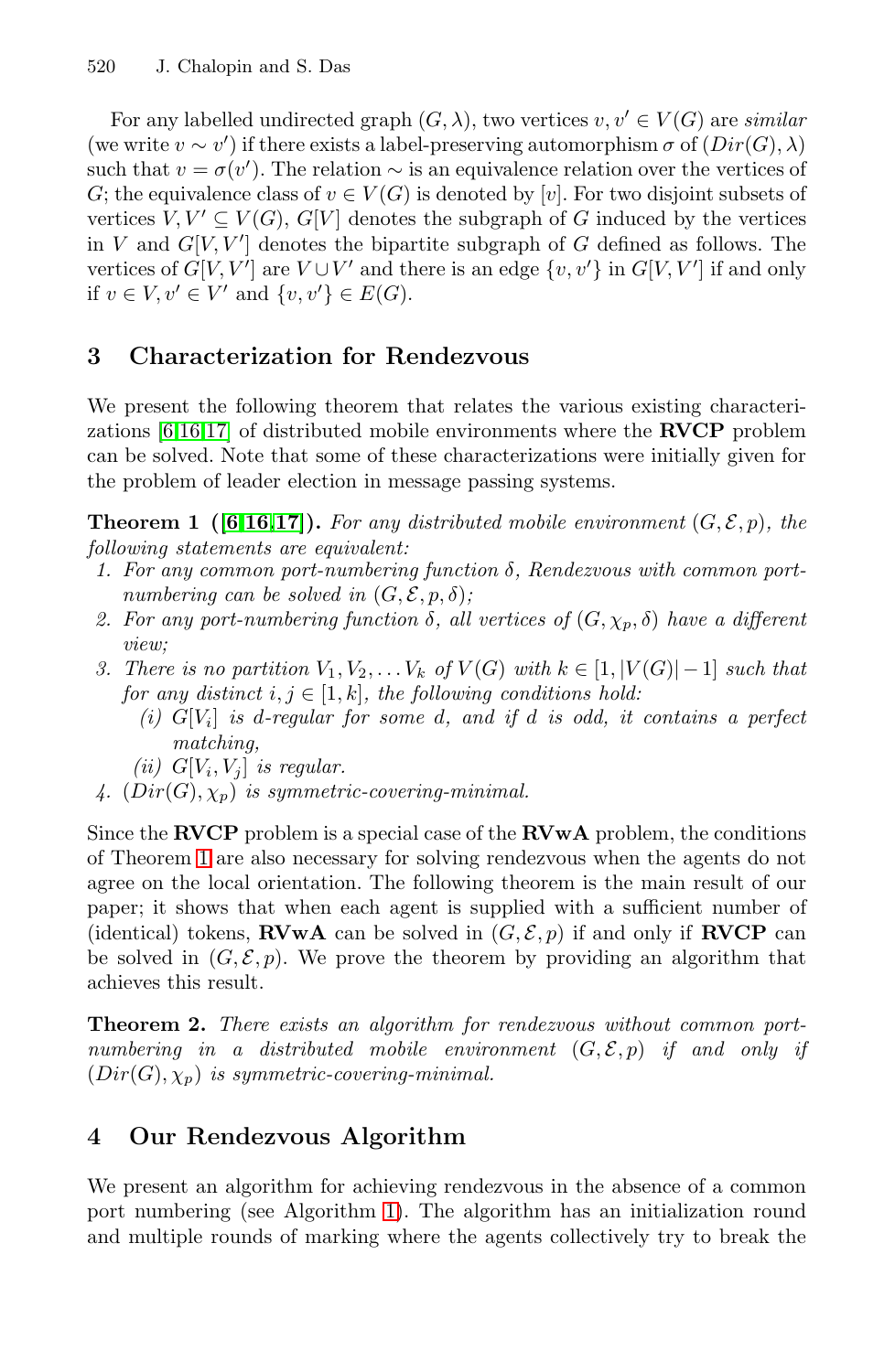<span id="page-6-0"></span>symmetry among the vertices of the graph, until a single vertex can be chosen as the rendezvous location. Figure 1 illustrates the execution of the algorithm on a small toy-graph.

**Initialization and Map Construction:** At the beginning of the algorithm, each agent a puts a token on its homebase and constructs its view up to depth 2n (recall that the agent knows n, the number of vertices of  $G$ ). Since the other agents may not have started at the same time, agent a may reach a homebase containing a *sleeping* agent. In that case agent a wakes-up the sleeping agent and waits until this agent puts a token on the node.

## **Algorithm 1.** RDV  $(n)$

| Put a token on your own homebase;                                                                                             |    |
|-------------------------------------------------------------------------------------------------------------------------------|----|
| $(D,\mu) :=$ ConstructMap $(n)$ ;                                                                                             |    |
| /* Each agent computes $(D,\mu)$ such that $(Dir(G),\chi_p)$ covers $(D,\mu)$                                                 | */ |
| if $(G, \chi_p)$ is not symmetric-covering-minimal then                                                                       |    |
| Terminate and report that rendezvous cannot be solved in $(G, \mathcal{E}, p)$ ;                                              |    |
| else                                                                                                                          |    |
| /* Each agent knows a rooted map of $(G, \mu) = (G, \chi_p)$                                                                  | */ |
| Synchronize ;                                                                                                                 |    |
| Construct equivalence partition of $(G, \mu)$ ;                                                                               |    |
| repeat                                                                                                                        |    |
| $H :=$ The minimal class that contains <i>active</i> homebases;                                                               |    |
| $/*$ H defines the set of active agents for this round                                                                        | */ |
| <i>Active</i> agents wait for <i>passive</i> agents to return to their homebases;                                             |    |
| if there exists a class C such that $ H  >  C $ then                                                                          |    |
| /* We split the class H into two<br>*/                                                                                        |    |
| $C := \text{minimal class such that }  H  >  C $ ;<br>Active agents (i.e. whose homebase $\in H$ ) try to mark vertices in C; |    |
| /* The ones that do not succeed become passive<br>*/                                                                          |    |
| Synchronize;                                                                                                                  |    |
| Distinguish <i>active</i> homebases from <i>passive</i> homebases;                                                            |    |
| Refine the labelling $\mu$ to give fresh labels to passive homebases;                                                         |    |
|                                                                                                                               |    |
| else if there exists $C = [v]$ such that $ H  <  C $ then                                                                     |    |
| /* We split the class $C$ in two.<br>*/<br>$C := \text{minimal class such that }  H  <  C $ ;                                 |    |
| Each active agent mark a vertex in $C$ ;                                                                                      |    |
| Synchronize;                                                                                                                  |    |
| Refine the labelling $\mu$ to give fresh labels to marked vertices;                                                           |    |
|                                                                                                                               |    |
| Re-construct equivalence partition of $(G, \mu)$ ;                                                                            |    |
| <b>until</b> There is only one vertex in each class;                                                                          |    |
| $h :=$ The active homebase with minimum label;                                                                                |    |
| The agent whose homebase is $h$ , marks $h$ and wakes up all the other agents;                                                |    |
| All other agents go to the only marked vertex, when woken up;                                                                 |    |
|                                                                                                                               |    |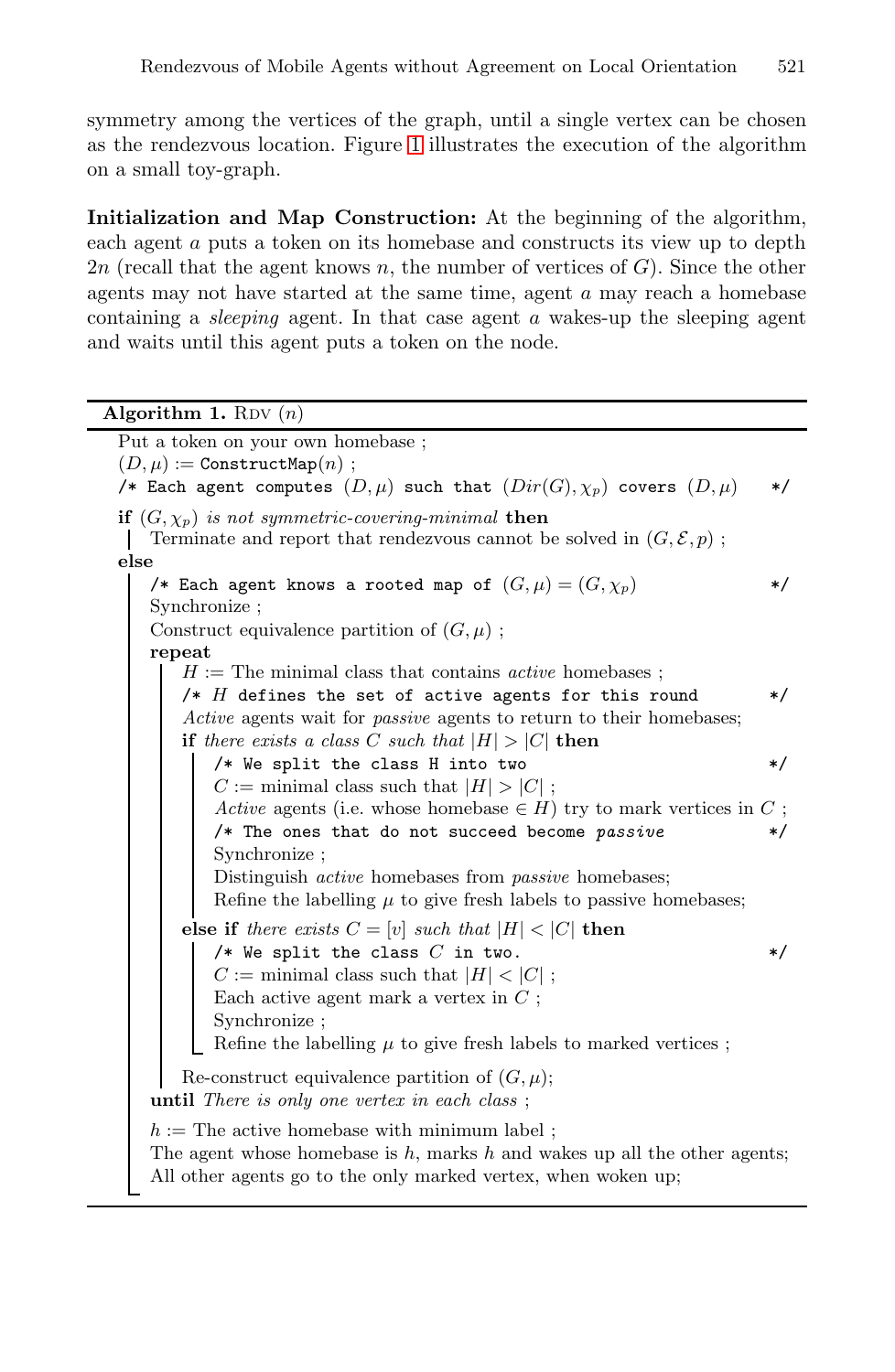As mentioned before, the information contained in the view is sufficient to construct the quotient graph  $(D, \mu)$  such that  $(Dir(G), \chi_p)$  is a symmetric covering of  $(D, \mu)$ . Since each agent initially knows  $n = |V(G)|$ , it can determine whether  $(G, \chi_p)$  is symmetric covering minimal or not. In the former case, the agent has obtained a map of  $(G, \chi_p)$ , while in the latter case, the agent reports that rendezvous is not solvable and terminates the algorithm.

Each agent  $r$  executes the following steps during the initialization procedure:

- (Step A) Agent  $r$  puts a token on its homebase.
- (Step B) Agent r constructs its view and builds the quotient graph. If  $(Dir(G),$  $\chi_p$ ) is not minimal, agent r detects it and terminates the algorithm.
- (Step C) Agent  $r$  puts a second token on its homebase
- (Step D) Agent  $r$  checks that all agents have put zero or two tokens on their homebases.
- (Step E) Agent  $r$  removes the two tokens from its homebase
- (Step F) Agent r goes to each homebase  $h$ , and waits until either there is no token on  $h$ , or there is a sleeping agent on  $h$ .



Fig. 1. The different labellings of a graph G computed by the agents during one particular execution of our algorithm on the distributed environment  $(G, \mathcal{E}, p)$  represented on the left (black vertices represent homebases)

**Constructing an order on equivalence classes:** Given any vertex-labelled graph  $(G, \mu)$ , there exists standard procedures for partitioning the vertex set of G to obtain an ordered sequence of equivalence classes that respect the labelling. (See [4,9] for example.) Note that since the agents start with the same labelled graph  $(G, \mu)$ , they compute the same ordered sequence of equivalence classes.

**Synchronization Procedure:** We now describe the procedure for the marking round. At the beginning of each marking round, the agents choose two classes H and  $C$ , where  $H$  is the class of active homebases and  $C$  is the class of vertices to be marked by the agents during this round. Since the agents agree on the order of the equivalence classes, they also agree on the choice of  $H$  and  $C$ . ( $H$  is the first class in the sequence that contains active homebases and  $C$  is the first class whose size is either larger or smaller than that of  $H$ ).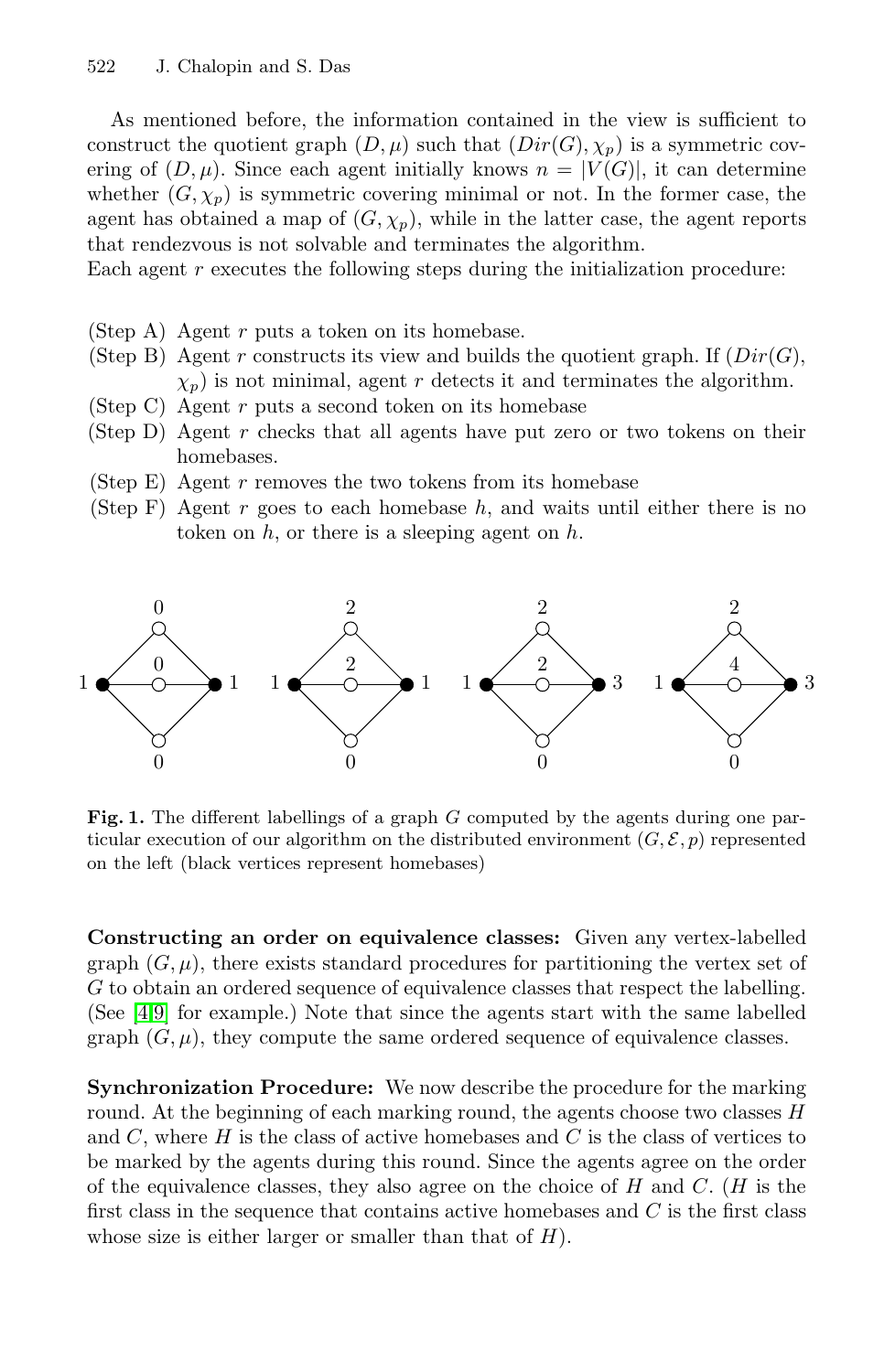An agent whose homebase belongs to the class  $H$  is active during the current round. Each active agent r executes the following instructions. We suppose that at the beginning of the round, each agent carries its two tokens.

- (Step 0) Agent  $r$  goes to the homebase of each passive agent (i.e. any homebase  $\notin H$ ) and waits until there is a sleeping agent at that node.
- (Step 1) Agent  $r$  traverses the graph  $G$  using its map, and if it arrives at a node  $c \in C$  where there is no token, it puts a token at c and sets its state to SUCCESS. If agent  $r$  does not manage to mark any vertex of  $C$  (this can happen only when  $|C| < |H|$ , then it puts a token on any vertex c of C (that has already been marked by another agent). Such an agent sets its state to FAIL.
- (Step 2) The agent  $r$  does a traversal of the graph and counts the total number of tokens on the vertices  $\in C$ . If there are strictly less tokens on vertices of C than the number of active agents (because some other agent has not finished the previous step), then agent goes back to its homebase and sleeps until it is woken up by another agent; On wake-up, agent r traverses the graph again to count the number of tokens on the vertices of  $C$ . When agent  $r$  completes this step, all other agents must have completed the previous step.
- (Step 3) The agent  $r$  puts the second token on its homebase.
- (Step 4) The agent  $r$  does a traversal of the graph and each time it arrives on the homebase  $h$  of another active agent  $r'$ , it waits until there is a token or a sleeping agent at  $h$ . If there is a sleeping agent at  $h$ , agent  $r$  wakes it up and waits until there is a token on node h.
- (Step 5) The agent goes back to the vertex  $c \in C$  where it placed a token during Step 1 and removes a token from  $c$ .
- (Step 6) The agent  $r$  does a traversal of the network. Each time it arrives on a vertex  $c' \in C$ , it waits until all tokens have been removed from  $c'$ .
- (Step 7) The agent  $r$  removes the token from on its homebase. If the state of the agent is FAIL, then it becomes passive (goes to sleep). Otherwise the agent executes the next step.
- (Step 8) The agent  $r$  does a traversal of the network. Each time it arrives on the homebase  $h$  of an active agent  $r'$ , it waits until there is no token or there is a sleeping agent at  $h$ .

Let us consider two different scenarios.

**If**  $|C| > |H|$ , then the class C will be partitioned into marked and unmarked vertices. Moreover, each agent knows from the information it has stored on the map at Step 2 which vertices of  $C$  has been marked in this round. The agents would relabel the marked vertices to obtain the new labelling  $\mu$ .

**If**  $|C| < |H|$ , then there would be two categories of agents: those whose state=SUCCESS and those whose state=FAIL. The former would remain active but the latter would become passive at the end of this procedure. In order to distinguish the active homebases in  $H$  from the passive homebases another procedure (explained below) is executed by the active agents.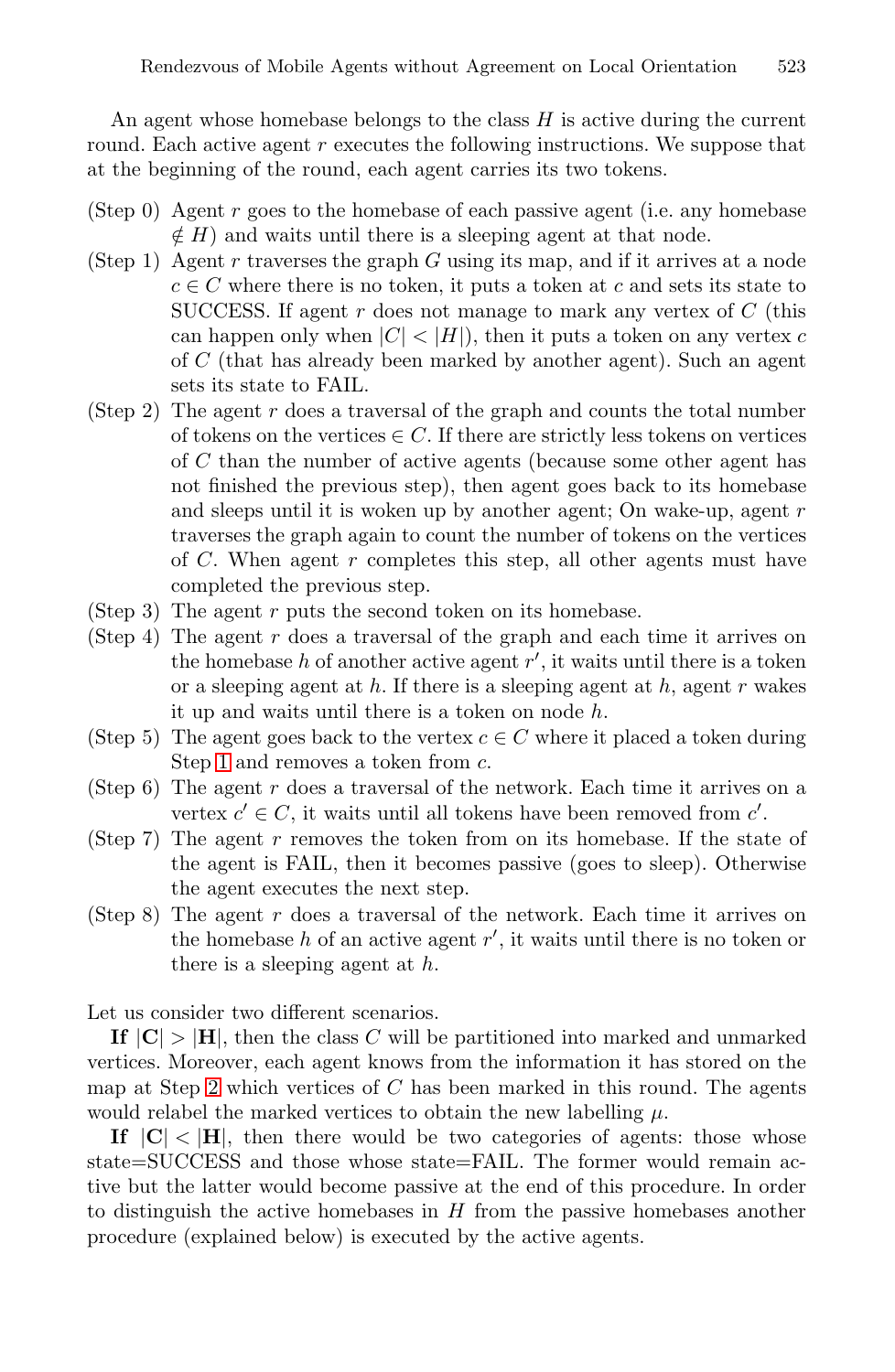**Distinguishing Active from Passive Homebases:** The following procedure is used for partitioning the class  $H$  in a round where the class  $C$  is smaller than the class of homebases  $H$ . The active agents (i.e. those who were successful in the marking process) can put tokens on their homebases to distinguish them. However, in order to avoid conflicts during consecutive rounds, the active agents must first mark vertices of  $C$  and not of  $H$ . Indeed, when an agent starts this procedure, there may be another agent that is still performing Step 8 of the synchronization procedure. The following steps are followed by an active agent  $r$  during this procedure (Note that exactly  $|C|$  agents execute this procedure).

- <span id="page-9-0"></span>(Step 1') A[ge](#page-9-0)nt r traverses the graph and puts a token on a vertex  $c$  of  $C$  that contains no token.
- (Step 2) The agent r does a traversal of the graph and on each vertex c of  $C$ . the agent waits until there is a token on c.
- (Step 3') The agent r puts a token on its homebase.
- (Step 4') The agent r does a traversal of the graph and at each node  $h \in H$ , agent  $r$  waits until there is a token or there is a sleeping agent. Note that if node  $h$  is homebase of an active agent  $r'$ , then agent  $r'$  will eventually complete Step 3' and thus there will be a token at  $h$ . Otherwise if h is the homebase of a passive agent  $r''$  then agent  $r''$  will eventually complete the previous procedure and return to its homebase to sleep.
- (Step 5') The agent  $r$  goes to the node  $c$  that it marked in Step 1' and removes the token.
- (Step 6') The agent r does a traversal of the network. Each time it arrives on a vertex  $c'$  of  $C$ , it waits until there is no token on  $c'$ .
- (Step  $7'$ ) The agent r removes the token from its homebase.
- (Step 8') The agent r does a traversal of the graph and at each node  $h \in H$ , agent r waits until there is no token at  $h$  or there is a sleeping agent at h.

At the end of this procedure each active agent knows which homebases are still active. Hence the agent can relabel the passive homebases to obtain the new labelling  $\mu$  (i.e. the class H is partitioned into two subclasses).

**Refining the Vertex Labelling**  $\mu$  **of**  $(G, \mu)$ **:** During the algorithm, each agent keeps track of the labels assigned to the vertices of G by writing them in its local map. Since all active agents agree on the order of equivalence classes, they would agree on the label-assignment.

During each round, some class  $C_j$  is split into two sub-classes and vertices in the first subclass are assigned a new label (e.g. the smallest integer not yet used as a label). At the end of a round, the vertex set is repartitioned while respecting the labels assigned to the vertices and after the repartitioning the labelling is refined accordingly. If the new labelling is injective, the algorithm terminates; Otherwise the next round is started.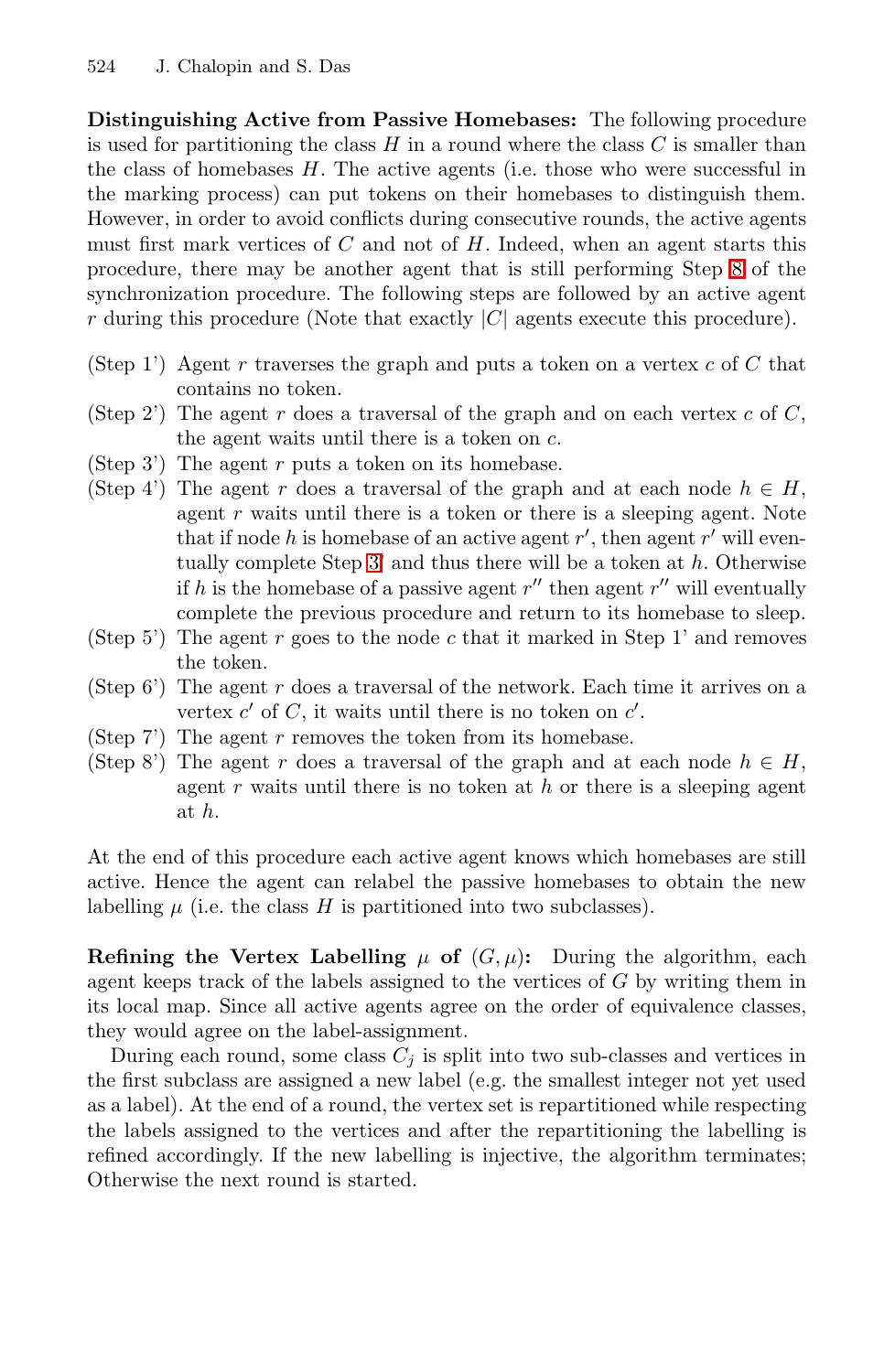**Correctness of the Algorithm:** During our algorithm, the equivalence partitioning is refined in each round using two classes of distinct sizes. We consider now a configuration such that all equivalence classes have the same size. Let q [be](#page-11-11) the maximum number appearing on a vertex of  $(G, \mu)$ ; the vertices from G are labelled by numbers in [0, q]. Let  $V_0, V_1, \ldots, V_q$  be the partition of  $V(G)$ defined by  $\mu$ , i.e.,  $v \in V_i$  if  $\mu(v) = i$ . For any distinct  $i, j \in [0, q]$ , since  $V_i$  and  $V_j$  are equi[val](#page-5-0)ence classes of  $(G, \mu)$ , all vertices in  $V_i$  (resp.  $V_j$ ) have the same number  $d_{(i,j)}$  (resp.  $d_{(j,i)}$ ) of neighbors in  $V_j$  (resp.  $V_i$ ). Since the number of edges in  $G[V_i, V_j]$  is  $|V_i|d_{(i,j)} = |V_j|d_{(j,i)}$  and since  $|V_i| = |V_j|, d_{(i,j)} = d_{(j,i)}$ and thus  $G[V_i, V_j]$  is regular. For any  $i \in [0, q]$ , since  $V_i$  is an equivalence class,  $G[V_i]$  is vertex-transitive and thus  $d_i$ -regular for some  $d_i$ . From Gallai-Edmonds decomposition (see [15]), we know that any vertex-transitive graph of odd degree admits a perfect matching. Consequently, if  $d_i$  is odd, we know that  $G[V_i]$ admits a perfect matching. Thus, from the characterization of Yamashita and Kameda [17] g[ive](#page-11-2)n in Theo[re](#page-11-12)m 1, and since we know that  $(G, \chi_p)$  is symmetriccovering-minimal, we know that each V*<sup>i</sup>* contains exactly one vertex. In other words, the labelling  $\mu$  is injective. Thus, the algorithm succeeds in selecting a unique rendezvous location whenever  $(G, \chi_p)$  is symmetric-covering-minimal.

## <span id="page-10-0"></span>**5 Further Remarks**

In this section we justify some of the assumption made in this paper. Based on Angluin's impossibility result [2] (see also [8]), we know that there does not exist any universal algorithm that solves rendezvous with detect. Thus, some prior knowledge about the environment is necessary. We assumed the knowledge of  $n$ , t[he](#page-5-1) size of the graph; However we can easily adapt our algorithm to use only a bound on the size of the graph instead.

**Proposition 1.** *If the agents initially know a tight bound*  $B \in [n, 2n - 1]$  *on the size of G, the agents can rendezvous in*  $(G, \mathcal{E}, p)$ *, or detect it is impossible. Further, if the agents initially know that*  $(Dir(G), \chi_p)$  *is symmetric-coveringminimal then knowledge of an arbitrary bound*  $B \geq n$  *on the size of* G *is sufficient to solve rendezvous in*  $(G, \mathcal{E}, p)$ *.* 

Our algorithm presented in Section 4 requires two identical tokens per agent. Under the assumption that each agent knows only the size of  $G$ , but has no information on the number of agents, we show that two tokens (per agent) are necessary to solve **RVwA**. However, it remains open to determine if two tokens are still necessary when th[e ag](#page-11-8)ents know completely the environment  $(G, \mathcal{E}, p)$ .

**Proposition 2.** *There exists graphs* G *such that there is no algorithm using one token per agent such that for each distributed mobile environment*  $(G, \mathcal{E}, p)$ , *either the agents solve rendezvous in*  $(G, \mathcal{E}, p)$ *, or detect that it is impossible.* 

Finally, we consider the cost of solving **RVwA** in terms of the number of moves made by the agents. Our algorithm requires an additional  $O(n^2k)$  moves for solving rendezvous without common port numbering, compared to the solution for rendezvous with common port-numbering [12] using tokens.